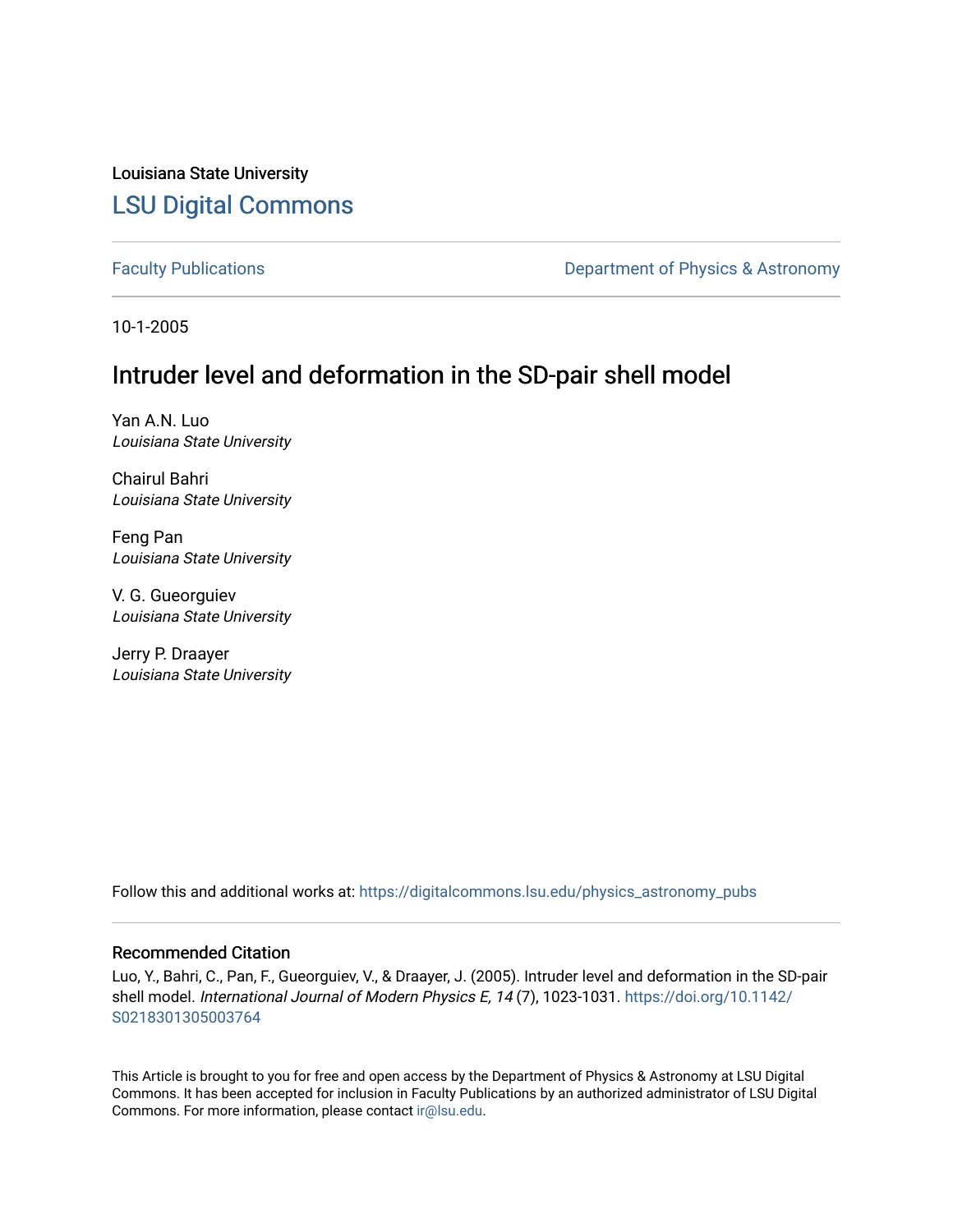## Intruder level and deformation in the SD-pair shell model

Yan An Luo,<sup>1, 2,\*</sup> Chairul Bahri,<sup>1, 3</sup> Feng Pan,<sup>1, 4</sup> and Jerry P. Draayer<sup>1</sup>

 $<sup>1</sup> Department of Physics and Astronomy, Louisiana State University, Baton Rouge, LA 70803, USA$ </sup>

<sup>2</sup>Department of Physics, Nankai University, Tianjin, 300071, P.R. China<br><sup>3</sup>Departemen Fisika, FMIPA, Universitas Indonesia, Depok 16424, Indonesia<br><sup>4</sup>Department of Physics, Liaoning Normal University, Dalian 116029, P. R

(Dated: October 30, 2018)

The influence of the intruder level on nuclear deformation is studied within the framework of the nucleon-pair shell model truncated to an SD-pair subspace. The results suggest that the intruder level has a tendency to soften the deformation and plays an important role in determining the onset of rotational behavior.

PACS numbers: 21.60.Cs

Shell model calculations for all but light nuclei can only be carried out in highly truncated model spaces. Usually these are limited to a single major valence shell, but for heavy nuclei this is often out of reach as well even when the best of computational facilities are available. As a result, early work – for example, calculations based on the fermion dynamical symmetry model [\[1\]](#page-4-0) and the pseudo- $SU(3)$  model  $[2]$  – introduced additional constraints; in particular, the nucleons in unique-parity levels were typically constrained to a seniority zero configuration and as a result the dynamics was driven by nucleons in the normal-parity levels. By-and-large, theories that have used this assumption have not tested its validity.

In other venues, the importance of the intruder levels has received considerable attention: their significance for correctly reproducing available data, their role in determining the deformation of nuclei, and how to properly incorporate them into other models have been repeatedly debated. For example, studies in the single-shell asymptotic model and universal Woods-Saxon model imply that the valence nucleons in the intruder level contribute significantly to measurable quantities like B(E2) values [\[3\]](#page-4-2). Some mean-field theories claim that the particles in the intruder level play a dominant role in determining the deformation [\[4\]](#page-4-3). In Ref. [\[5\]](#page-4-4) the authors claim that both the normal and unique parity states contribute significantly to the overall collectivity of a nuclear system.

In a nucleon-pair shell model theory truncated to a  $SD$  subspace – the  $SD$ -pair shell model (SDPM) [\[6](#page-4-5), [7](#page-4-6)] – studies of the so-called  $O(6)$ -limit nuclei  $^{134,132}Ba$  show that the effect of the intruder level is sensitive to the structure of the single-particle levels. Specifically, with non-degenerate single-particle levels and the occupancy of the intruder levels restricted to S pairs only, the collectivity of low-lying states, which is different from the  $O(6)$ symmetry limit, does not agree with the experimental results. On the other hand, if the single-particle levels are degenerate, (even though the occupancy of the intruder level is limited to S-pairs only) like those of the fermion

dynamical symmetry model [\[1\]](#page-4-0), an O(6) behavior (soft deformation) can be realized [\[8,](#page-4-7) [9\]](#page-4-8).

The interacting boson model (IBM) reproduces rotational spectra in its SU(3) limit [\[10](#page-4-9)]. Since its building blocks are s and d bosons that are mapped from S and D nucleon pairs [\[11\]](#page-4-10), it is expected that the SDPM should also be able to reproduce rotational spectra. It is the aim of this paper to study the influence of the intruder (or unique parity) level – which has the opposite parity to the other (or normal parity) levels – on deformation, and thus determine how rotational spectra can be realized within the framework of the SDPM.

The SDPM Hamiltonian is taken to be

$$
H = H_0 - \frac{1}{2}\kappa (Q_{\pi}^2 + Q_{\nu}^2) \cdot (Q_{\pi}^2 + Q_{\nu}^2), \tag{1}
$$

$$
H_0 = \sum_{a\sigma} \epsilon_{a\sigma} n_{a\sigma}, \qquad (2)
$$

$$
Q_{\sigma}^{2} = \sum_{i} r_{\sigma i}^{2} Y^{2} (\theta_{\sigma i}, \phi_{\sigma i}); \quad \sigma = \pi, \ \nu,
$$
 (3)

where  $Q_{\pi}^2$  and  $Q_{\nu}^2$  are, respectively, the proton and neutron quadrupole operators. The E2 transition operator is

$$
T(E2) = e_{\pi} Q_{\pi}^2 + e_{\nu} Q_{\nu}^2,
$$
 (4)

where  $e_{\pi}$  and  $e_{\nu}$  are effective charges of the proton and neutron, respectively.

The basis of this model is constructed from collective S and D pairs, which are defined as

$$
S^{\dagger} = \sum_{j} \hat{j} \frac{v_j}{u_j} (C_j^{\dagger} \times C_j^{\dagger})^0
$$
  

$$
D^{\dagger} = \frac{1}{2} [Q^2, S^{\dagger}], \qquad (5)
$$

where  $\hat{j} = \sqrt{2j+1}$ , and  $v_j$ ,  $u_j$  are the occupied and unoccupied amplitudes for orbit  $j$ , obtained by solving the BCS equation. (Details can be found in Ref. [\[6,](#page-4-5) [7\]](#page-4-6).)

To explore the influence of the intruder level on the deformation, for simplicity, we set the normal parity levels to be degenerate and vary the single-particle energy  $\epsilon$  of the intruder level from  $-0.15$  MeV to 0.15 MeV.

<span id="page-1-0"></span><sup>∗</sup>Electronic address: [luoya@nankai.edu.cn](mailto:luoya@nankai.edu.cn)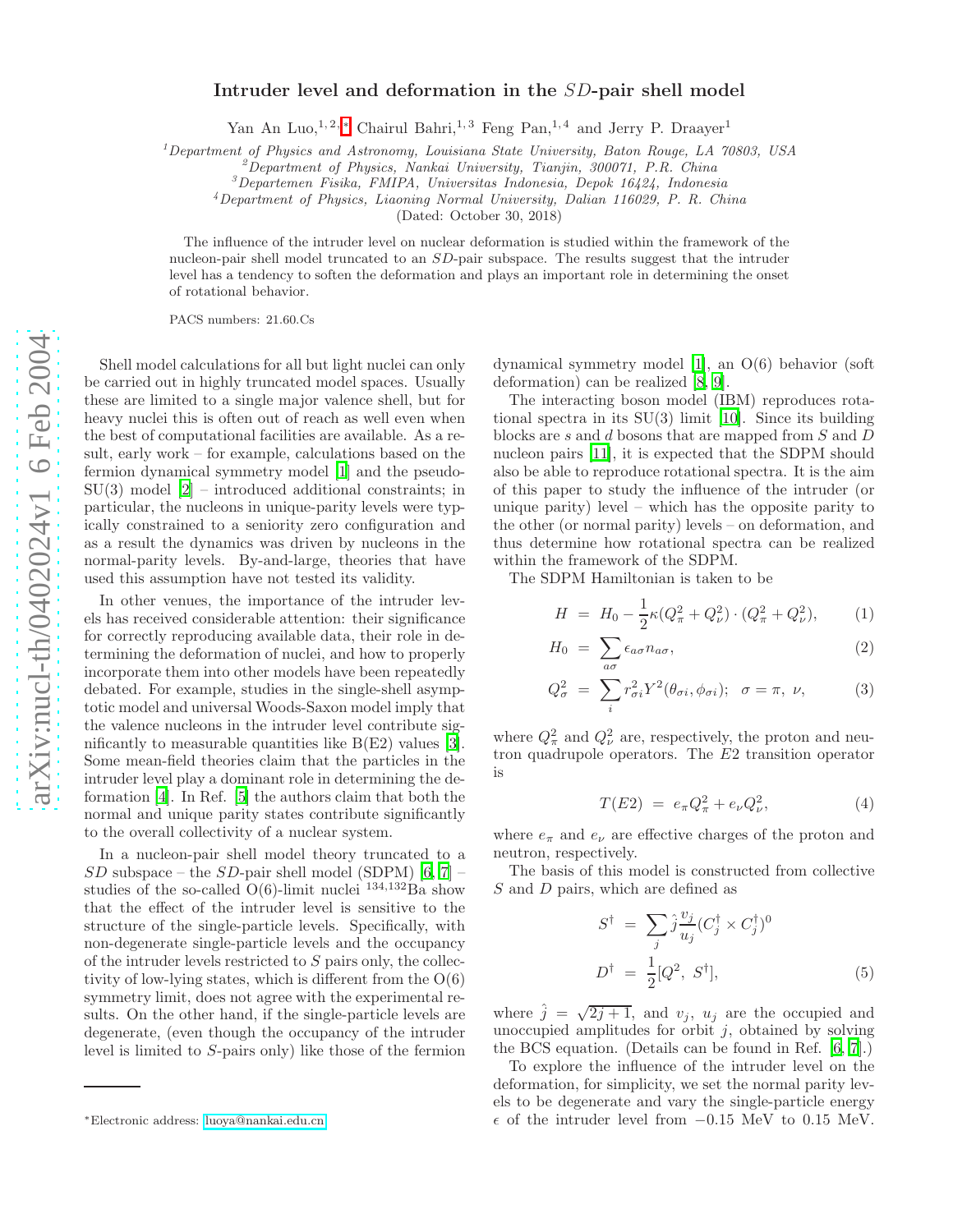

<span id="page-2-0"></span>FIG. 1: Fractional occupancies of the 50-82 shell. The pairing interactional strength was fixed at 0.01 MeV in solving BCS equation.

The pairing strength used in solving the BCS equation was taken to be 0.01 MeV for both the proton and neutron sectors of the space, and  $\kappa$  was fixed at 0.1 MeV/ $r_0^4$  with  $r_0 = \sqrt{\hbar/m\omega}$  the oscillator length. We take  $N_{\pi} = N_{\nu} = 3$  for this study, with protons and neutrons occupying the same major shell except as specifically noted in the text.

The fractional occupancies of the BCS-determined S pair configuration versus the position of the intruder level is shown in Fig. [1](#page-2-0) for the 50-82 shell. Note that for  $\epsilon = -0.15$  MeV, the fractional occupancy of the intruder level is close to unity, implying that proton and neutron S pairs will primarily occupy the intruder level. As the single-particle energy of the intruder level increases, the fractional occupancy of the intruder level decreases. The higher the position of the intruder level relative to the normal parity levels, the lower its fractional occupancy, and accordingly, the less the intruder level will contribute to the overall structure of the low-lying states. (When  $\epsilon = 0.0$  MeV the levels are all degenerate and in this case the fractional occupancy of each  $j$ -shell is simply the ratio  $(2j+1)/\Omega$  where  $\Omega = \Sigma_i(2j+1)$  is the total degeneracy of the system.) The behavior of the fractional occupancies for the normal parity levels is opposite to that of the intruder level since the sum of the fractional occupancies is normalized to unity.

As can be seen from Fig. [2,](#page-2-1) for yrast states in the 50-82 shell, the higher the relative energy of the intruder level, and hence a smaller fraction of the protons and neutrons occupying the intruder level, the stronger the E2 transition strengths and correspondingly the larger the deformation. Here, the effective charges were fixed at the usual values of  $e_{\pi} = 1.5e$  and  $e_{\nu} = 0.75e$ . The results for the other shells are similar and therefore not shown.

The effect of the intruder level on the rotational nature of the spectrum is presented in Table [I](#page-3-0) for the calculated yrast states. In the ds-shell (the  $N = Z = 8-20$  region), the spectrum exhibits a rotational structure with



<span id="page-2-1"></span>FIG. 2: Absolute B(E2) values for the 50-82 shell versus the single-particle energy of the  $h_{11/2}$  intruder level. The pairing interactional strength is fixed at 0.01 MeV in solving BCS equation.

 $E_{4+}$  / $E_{2+}$  = 3.3 when the position of the intruder level is at  $\epsilon = 0.07$  MeV. In general, as the intruder level moves up in energy the rotational structure improves. For example,  $E_{4+}^{+}/E_{2+}^{+} = 2.756$  when the intruder and the normal parity levels are degenerate ( $\epsilon_{7/2} = 0$ ), while it is 3.331 when  $\epsilon_{f7/2} = 0.15$  MeV. This is counter to the statement made in Ref. [\[4](#page-4-3)] that the intruder levels play a dominant role in deformation; we find that the intruder level tends to reduce deformation in the SDPM. Specifically, the lower the intruder level, the greater the contribution from the intruder level to the low-lying states, but the smaller the deformation. From Table [I](#page-3-0) one can also see that the position of the intruder levels that reproduces the rotational  $E_{4_1^+}/E_{2_1^+} = 3.3$  value decreases with an increase in the number of the single- $j$  shells and the number of single- $j$  values in each major shell. The single-particle energies of the intruder levels that reproduce the  $E_{4_1^+}/E_{2_1^+} = 3.3$  ratio is 0.6, 0.5, 0.2 and 0 MeV for the 20-50, 50-82, 82-126 and 126-184 shells, respectively. (Note, there are no physical systems with protons and neutrons occupying the same shell for the 82-126 and 126-184 shells.) We give the B(E2) ratios for each major shell in Table. [II,](#page-3-1) from which one can see that the  $B(E2)$ ratio is close to the  $SU(3)$  limit of an IBM theory [\[10](#page-4-9)].

This analysis suggests that the presence of the intruder level tends to soften the deformation. Fig. [1](#page-2-0) shows that if the intruder level lies low in energy relative to the normal parity levels the contribution from the intruder level to the low-lying states is large, the expected result. It also shows that this results in a decrease in the rotational nature of the spectrum and hence the overall deformation. This can be understood in two ways. First of all, the nucleons in the intruder level cannot couple directly to those in the normal parity levels to form positive-parity pairs because of the parity difference, the so-called "par-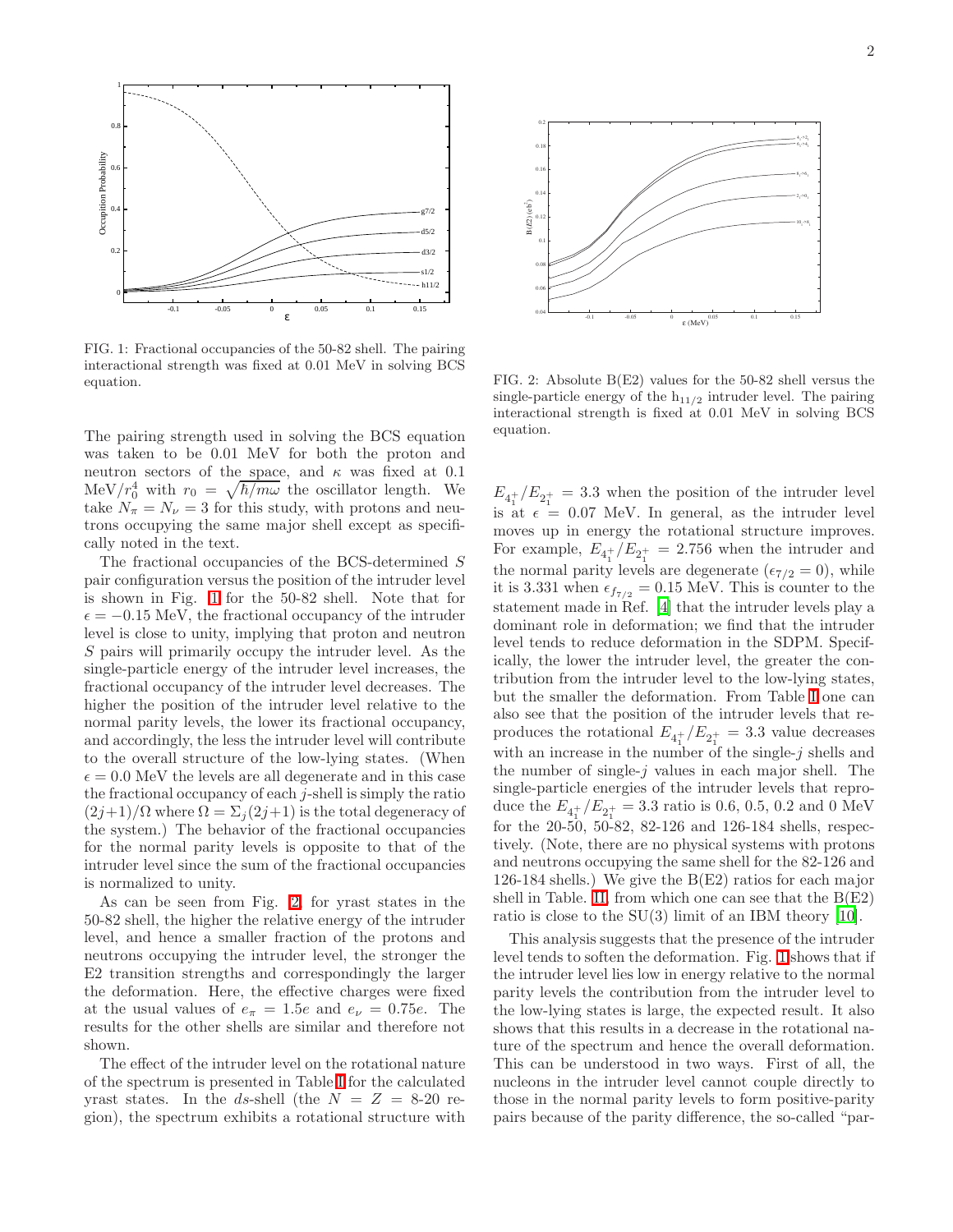<span id="page-3-0"></span>TABLE I: The energy ratio  $R_J = E_{J_1^+}/E_{2_1^+}$  for each major shell. The position of the single-particle level for the intruder level is labeled by  $\epsilon$ . The boldface entries correspond to the position where the rotational structure,  $R_2 = 3.3$ , is realized. For protons and neutrons occupying different major shells, the shells are labelled by  $\pi(\nu)$  for protons (neutrons) and the single-particle energies for the intruder levels are put in a pair.

| shell            | $\epsilon$ (MeV) | $J = 4$ | $J = 6$ | $J = 8$ | $J=10$ | $J=12$      |
|------------------|------------------|---------|---------|---------|--------|-------------|
| $8-20$ $(ds)$    | $-0.15$          | 1.65    | 2.86    | 3.82    | 4.95   | 6.06        |
|                  | 0.00             | 2.76    | 5.23    | 8.34    | 12.00  | 16.07       |
|                  | 0.07             | 3.30    | 6.85    | 11.63   | 17.60  | 24.71       |
|                  | 0.15             | 3.33    | 6.99    | 11.97   | 18.25  | 25.84       |
| $20 - 50$        | $-0.15$          | 2.62    | 4.00    | 5.60    | 7.33   | 8.20        |
|                  | 0.00             | 3.16    | 6.37    | 10.52   | 15.48  | 21.13       |
|                  | 0.06             | 3.30    | 6.86    | 11.62   | 17.52  | $\bf 24.52$ |
|                  | 0.15             | 3.32    | 6.92    | 11.78   | 17.88  | 25.21       |
| 50-82            | $-0.15$          | 2.69    | 4.77    | 7.24    | 9.91   | 12.56       |
|                  | 0.00             | 3.17    | 6.37    | 10.51   | 15.44  | 21.05       |
|                  | 0.05             | 3.30    | 6.85    | 11.59   | 17.45  | 24.35       |
|                  | 0.15             | 3.32    | 6.92    | 11.78   | 17.86  | 25.14       |
| 82-126           | $-0.15$          | 2.64    | 4.83    | 7.50    | 10.56  | 13.95       |
|                  | 0.00             | 3.28    | 6.77    | 11.39   | 17.03  | 23.59       |
|                  | 0.02             | 3.31    | 6.88    | 11.65   | 17.56  | 24.53       |
|                  | 0.15             | 3.33    | 6.99    | 11.96   | 18.24  | 25.82       |
| 126-184          | $-0.15$          | 2.44    | 4.253   | 6.394   | 8.817  | 11.436      |
|                  | 0.00             | 3.31    | 6.89    | 11.67   | 17.60  | 24.58       |
|                  | 0.15             | 3.33    | 6.99    | 11.97   | 18.25  | 25.82       |
| $(50-82)_{\pi}$  | $(-0.15, -0.15)$ | 2.65    | 4.70    | 7.31    | 10.43  | 13.94       |
| $(82-126)$       | (0.04, 0.02)     | 3.30    | 6.85    | 11.62   | 17.57  | 24.73       |
|                  | (0.15, 0.15)     | 3.33    | 6.98    | 11.97   | 18.37  | 26.33       |
| $(82-126)_{\pi}$ | $(-0.15,-0.15)$  | 2.47    | 4.38    | 6.71    | 9.41   | 12.36       |
| $(126-184)$      | (0.00, 0.00)     | 3.30    | 6.84    | 11.56   | 17.41  | 24.38       |
|                  | (0.15, 0.15)     | 3.34    | 7.01    | 12.04   | 18.45  | 26.31       |
| <b>IBM</b>       |                  |         |         |         |        |             |
| $SU(3)$ -limit   |                  | 3.333   | 7.0     | 12.0    | 18.333 | 26.0        |

ity blocking effect". Simply stated, this means a nucleon in the intruder level and one in the normal parity sector cannot bind to one another as strongly as nucleons in the separate sectors. This coupled with the fact that the unique parity part of the space is incomplete, lacking its other unique parity partners so it cannot form optimal coherent pairs that favor deformation, means that the overall deformation is reduced when pairs reside in the unique parity sector, even though a complete unique parity shell by itself would show stronger deformation. In short, a consequence of the strong spin- orbit splitting that "isolates" the unique parity level is that as the contribution from the intruder level increases, the deformation decreases.

To check the validity of these observations, we can apply the logic to well-known experimental spectra. We know, for example, that there are some ds shell nuclei that show well-developed rotational bands. According to our analysis, this suggests that the intruder level should lie high above the active normal parity levels. Indeed, for those lower ds nuclei that show strong rotational spec-

<span id="page-3-1"></span>TABLE II: The relative B(E2) values with effective charges fixed as  $e_{\pi} = 1.5e$  and  $e_{\nu} = 0.75e$ . Only the results for three cases are shown here: the first one is for the case with the lowest intruder level, the second one is for the case that the intruder level is degenerate with normal parity levels, while the last one is for the case with  $E_{4_1^+}/E_{2_1^+} = 3.3$ .

| shell              | $\epsilon$ | $\rightarrow 2^+$<br>$2^{+}_{1}$<br>$\rightarrow 0$ | $\rightarrow 2^+$<br>$2^{+}_{2}$<br>$2^{+}_{+}$<br>$\rightarrow 0^+$ | $0^+_2 \rightarrow 2^+_1$<br>$2^{+}_{+}$<br>$\rightarrow 0$ |
|--------------------|------------|-----------------------------------------------------|----------------------------------------------------------------------|-------------------------------------------------------------|
| ds                 | $-0.15$    | 1.315                                               | 0.019                                                                | 0.937                                                       |
|                    | 0.0        | 1.350                                               | 0.36                                                                 | 0.053                                                       |
|                    | 0.06       | 1.350                                               | 0.004                                                                | 0.008                                                       |
| $20 - 50$          | $-0.15$    | 1.219                                               | 0.004                                                                | 0.019                                                       |
|                    | 0.0        | 1.347                                               | 0.002                                                                | 0.005                                                       |
|                    | 0.06       | 1.345                                               | 0.04                                                                 | 0.0                                                         |
| 50-82              | $-0.15$    | 1.332                                               | 0.0                                                                  | 0.047                                                       |
|                    | 0.0        | 1.346                                               | 0.0                                                                  | 0.005                                                       |
|                    | 0.05       | 1.344                                               | 0.004                                                                | 0.0                                                         |
| 82-126             | $-0.15$    | 1.341                                               | 0.509                                                                | 0.051                                                       |
|                    | 0.0        | 1.345                                               | 0.003                                                                | 0.001                                                       |
|                    | 0.02       | 1.345                                               | 0.004                                                                | 0.0                                                         |
| 126-184            | $-0.15$    | 1.286                                               | 1.2662                                                               | 0.0                                                         |
|                    | 0.0        | 1.346                                               | 0.004                                                                | 0.001                                                       |
| IBM $SU(3)$ -limit |            | 1.349                                               | 0.0                                                                  | 0.0                                                         |

tra, the position of the  $f_{7/2}$  level is far removed from the most active levels, Ref.[\[12](#page-4-11)]. But as one moves up in mass number, the role of the  $f_{7/2}$  level becomes more important, and as the results indicate the collective rotational behavior of upper ds shell nuclei drops off. In the upper ds shell, the systems can be viewed as holes occupying the shells but in the reverse order. Thus, in this picture the  $f_{7/2}$  intruder level lies lowest. For the 20-50 and 50-82 shells there are very few nuclei that show rotational behavior and for these nuclei the lowest high- $j$  levels is split off from the normal parity partners and the intruder levels penetrates down among the remaining normal parity levels [\[12](#page-4-11)].

Matters are more interesting for systems with protons filling the 50-82 shell and neutrons the 82-126 shell, or protons filling the 82-126 shell and neutrons the 126-184 shell. In this case there are some nuclei that show rotational behavior, such as  $^{160}$ Gd. From Table [I](#page-3-0) we know that for the 50-82, 82-126 and 126-184 shells, rotational structures are predicted even though the positions of the respective intruder levels are close to the normal parity levels. This is especially true for the 126-184 shell where rotational behavior is realized when the intruder level is nearly degenerate with the normal parity single-particle levels. This means that the predictions of the theory are once again borne out by experiment.

In this study a simple hamiltonian was used to examine the effect of the intruder level on deformation. From the analysis one finds that one can give bounds on the position of the intruder level for strong rotational spectra to occur. The position of an intruder level plays a strong role in determining the rotational nature of the spectra and this agrees, on average, with what is found exper